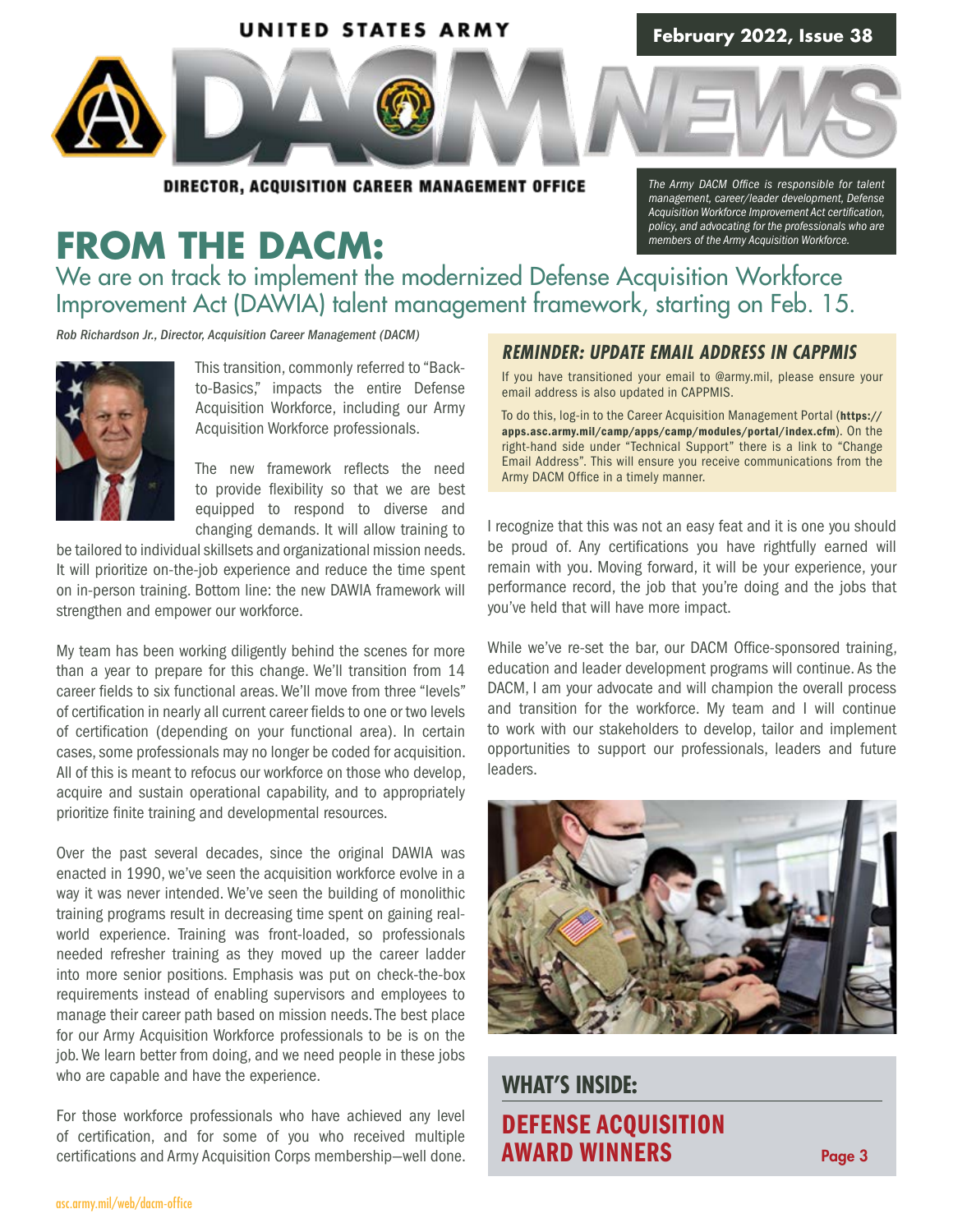



**Back-to-Basics** Empowering the Defense<br>Acquisition Workforce

## WHAT TO EXPECT AND WHEN

On February 15, 2022, the new fiscal year 2022 certification standards will go into effect. Under Back-to-Basics, we are moving from 14 career fields into 6 functional areas: Business Cost Estimating/Financial Management, Contracting, Engineering and Technical Management, Life Cycle Logistics, Program Management, and Test and Evaluation. Over the last few months, the Army DACM Office has worked closely with G1 points of contact, acquisition career management advocates and organizational acquisition points of contact to complete our collective position coding validation to move from the current career fields into the new functional areas and levels. More than 41,000 civilian positions across the Army Acquisition Workforce (AAW) have been reviewed and determinations have been made for future position coding in alignment with the new Back-to-Basics framework. Decisions on position coding are made at the local level by G1 in coordination with supervisors. The Army DACM Office has reviewed the position coding results to ensure compliance against the Office of the Secretary of Defense (OSD) and Army functional leader policies.

The Army DACM Office is partnering with the Army Civilian Human Resources Agency (CHRA) to automate required changes as much as possible. This includes a mass upload to the Defense Civilian Personnel Data System on or about Feb. 10, of your new functional area and level position coding.

Additionally, we will be working with CHRA to complete automated updates to civilian position descriptions and position requirements descriptions to reflect the new functional area, functional level and grace period.

Army Acquisition Workforce members can expect the following to display in the Career Acquisition Personnel & Position Management Information System (CAPPMIS), on or about Feb. 22:

- Position coding updated for all AAW civilian positions in alignment with the new framework.
- Previously achieved certifications will be transitioned in accordance with OSD and Army functional area leader policies.
- The certification grace period reflecting the new "3-5-4" construct.
	- Foundational Level coded positions, three-year grace period.
	- Practitioner Level coded positions, five-year grace period.
	- Advanced Level coded positions, four-year grace period.
- The Individual Development Plan (IDP) module allowing AAW members to add a Defense Acquisition Credential to their development plans. Additionally, supervisors will be able to assign a credential to a subordinate employee.
- The Acquisition Career Record Brief (ACRB) will display transitioned certifications and a new space for credential completion will be added.
- All previously achieved certifications will remain accessible through the Certification Management System module in CAPPMIS.



## FOR MORE INFORMATION ON BACK-TO-BASICS

For more information regarding the Army's Back-to-Basics implementation, please visit our dedicated webpage here: https://asc.army.mil/web/dacm-office/back-to-basics

You'll find an overview of Back-to-Basics, functional areas (check out our videos!), informational session dates, credentials, resources, news and FAQs.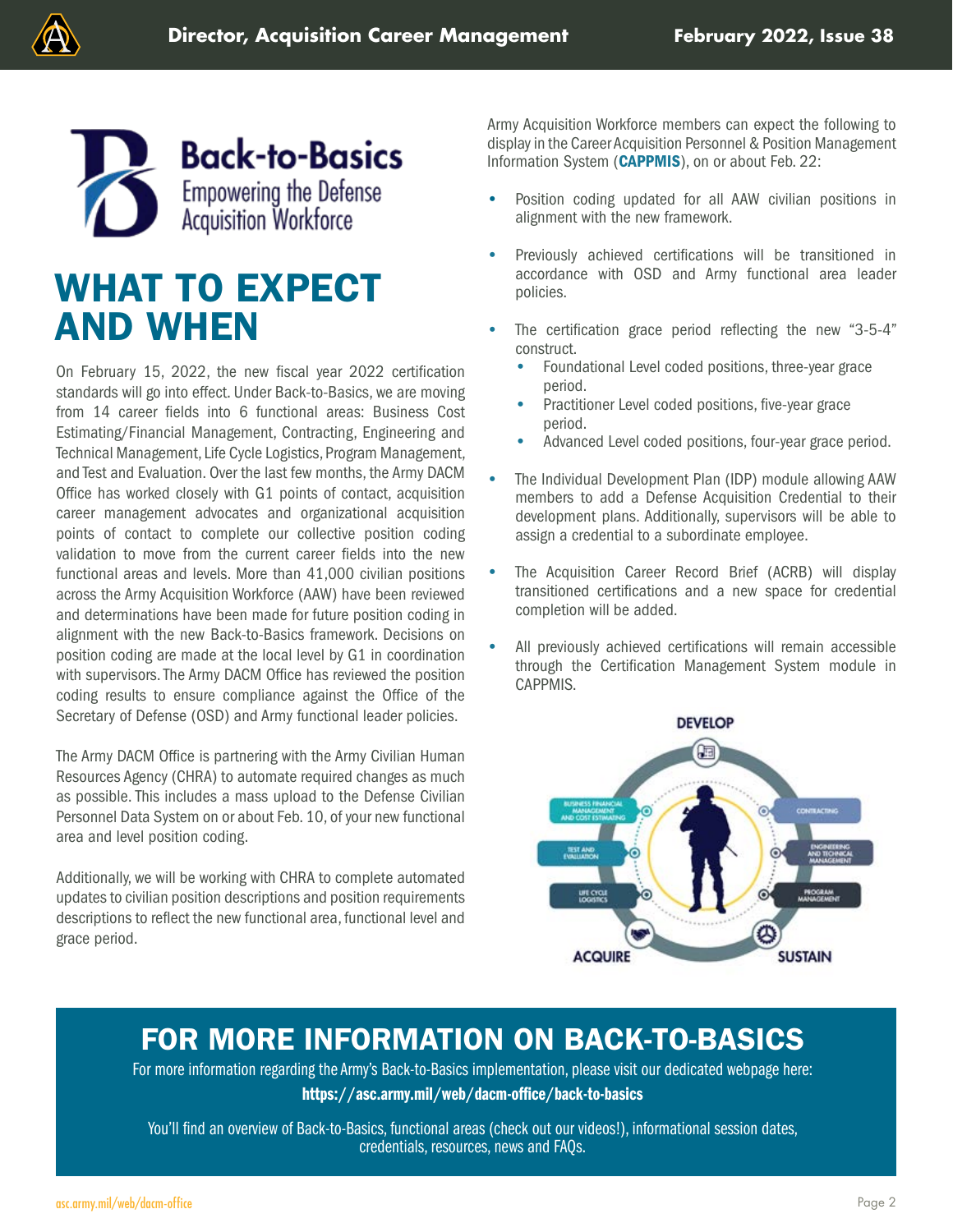

## DEFENSE ACQUISITION AWARD WINNERS

# DOD ACQUISITION AWARD

#### 2021

Individual Achievement Awards, Army Flexibility in Contracting Award, Workforce Development Innovation Award (Large Organization), David Packard Excellence in Acquistion Award

## ARMY WINS SEVEN 2021 DEFENSE ACQUISITION WORKFORCE AWARDS

#### (Excerpted from source article)

Mr. Gregory M. Kausner, performing the duties of undersecretary of defense for acquisition and sustainment, announced the winners of the 2021 Defense Acquisition Workforce Awards on Nov. 18. The Army took home seven honors. The annual awards, representing 24 separate categories, recognize individual and team accomplishments that support secretary of defense priorities through excellence in acquisition. With the Army Acquisition Workforce making up nearly a quarter of the 186,000 Defense Acquisition Workforce civilians and military professionals, the seven Army award-winning teams and individuals are a testament to the professionalism and strength of the Army acquisition enterprise. "We are extremely proud of these professionals and the work they do to develop, acquire and sustain preeminent capabilities for our warfighters," Kausner said. "Congratulations to all of this year's winners for their exemplary accomplishments."

To learn more about the Undersecretary of Defense for Acquisition and Sustainment Awards, go to https://asc.army.mil/web/acquisition-awards.

The following winners officially received their awards in a virtual ceremony on Dec. 15:

## ARMY INDIVIDUAL ACHIEVEMENT AWARD WINNERS

*Production, Quality and Manufacturing*  Mr. Terry Hirst, Rock Island Arsenal Joint Manufacturing and Technology Center

#### *Program Management*

Lt. Col. John T. Nuckols, Joint Program Executive Office for Chemical, Biological, Radiological and Nuclear Defense (JPEO CBRND)

*Science and Technology Manager*  Dr. Kevin Wingerd, JPEO CBRND

## ARMY FLEXIBILITY IN CONTRACTING AWARD WINNER

#### JPEO CBRND

## ARMY WORKFORCE DEVELOPMENT INNOVATION AWARD WINNER (LARGE ORGANIZATION)

## U.S. Army Communications-Electronics Command, Software Engineering Center

## ARMY DAVID PACKARD EXCELLENCE IN ACQUISITION AWARD WINNERS

Applied Cyber Technologies, Program Executive Office for Enterprise Information Systems

Operation Warp Speed and the JPEO CBRND Medical Repurposing team



## SPOTLIGHT ON SUCCESS

The Spotlight feature is your chance to highlight the interesting work you or your AAW teammates are doing in support of the warfighter. Don't be shy—tell us what you're working on. Fill out a nomination form and we'll help get the word out. Details are at: https://asc.army.mil/web/publications/army-alt-submissions/.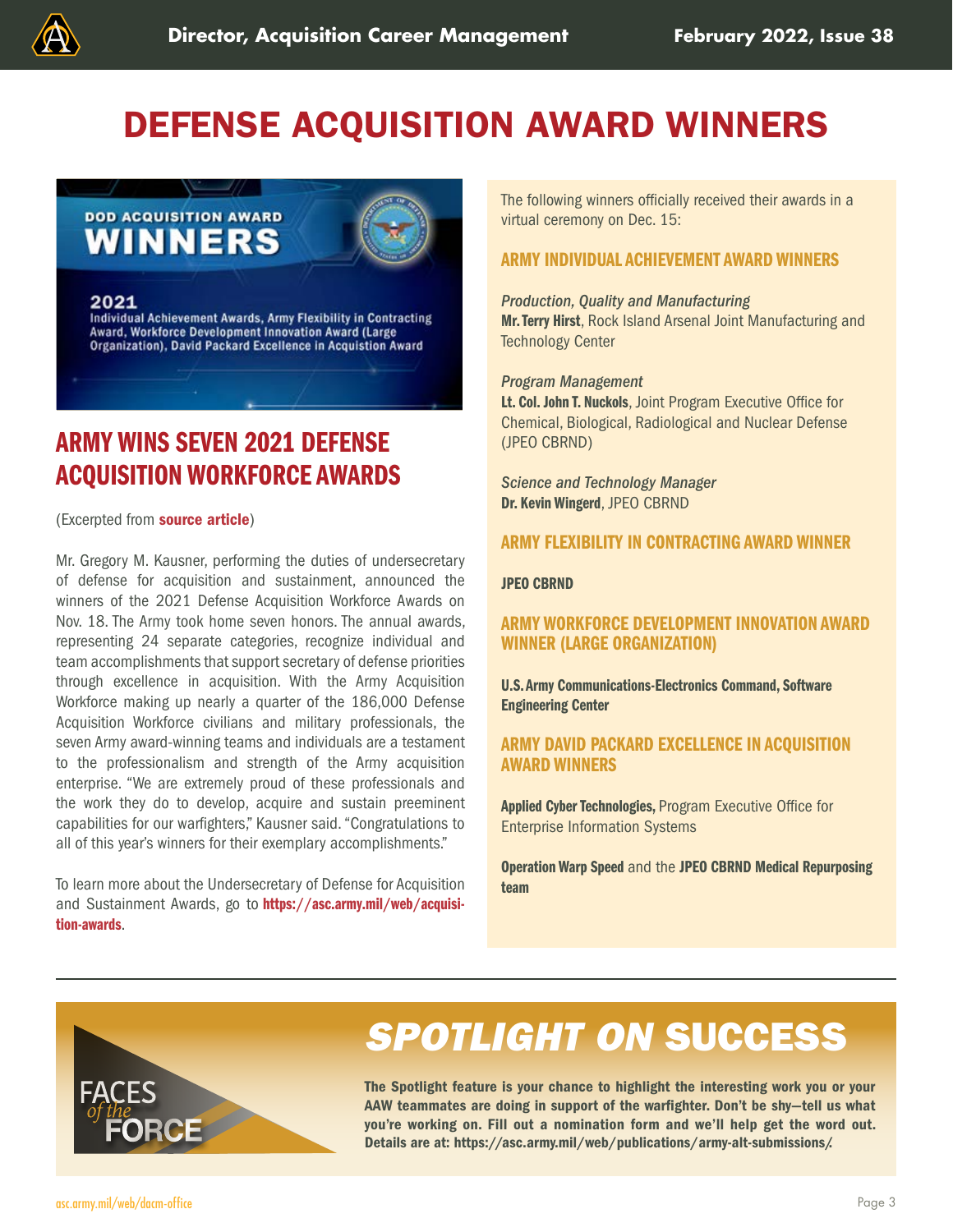



## SPOTLIGHT ON SUCCESS

Meet Jose D. Santos, a mechanical engineer for the Program Executive Office for Combat Support and Combat Service Support, Project Manager Expeditionary Energy & Sustainment Systems (PM E2S2). Santos has been a professional in the acquisition workforce for an impressive 20 years. He is Level III certified in Engineering and Life Cycle Logistics, and Level II certified in Program Management.

To read more about his career and how he skillfully and successfully supports our Soldiers, "Hands On is Job Won" from AL&T News.

## *Briefly describe what you do in your position and why it's important to the Army or the warfighter. In addition to having the opportunity to support Soldiers, what's the greatest satisfaction you have in being a part of the Army Acquisition Workforce?*

I support the warfighter power generation needs by developing solutions to address identified capability gaps. The power solutions range from existing programs of record equipment to working with industry to identify potential solutions for the tactical environment.

The greatest satisfaction I have from my work comes from seeing a power generation solution (e.g., Centralized Power for Brigade Combat Teams) move from concept to implementation, then used to support real-world mission equipment that was deemed necessary for survival until a permanent, prime power solution was established.

## *If you describe your work to others, what's one thing they typically find interesting or surprising?*

They are surprised by how important power generation and distribution is for operating every single item used by all services in the field environment, from coffee pots to "C4I" [command, control, communications, computers and intelligence] communication equipment.

## *How did you become part of the Army Acquisition Workforce, and why? What was your first acquisition position, and what appealed to you about the work?*

I became part of the acquisition workforce starting with my first engineering job out of college. I was assigned to support the standard family of generator sets at Project Manager Mobile Electric Power. My first task was on generator set engineering change proposals, technical manual updates and other engineering activities. It wasn't until a few years later when I had the opportunity to work with the Soldiers in the field, that the true satisfaction of my position came shining through.

## *What do you see as the most important points in your career with the Army Acquisition Workforce, and why? Is there a program or opportunity you wish you had pursued but didn't?*

The highlights of my career include multiple opportunities to collaborate with (power producers) engineers, logisticians, and fielders at PM E2S2 and power consumers at the Army battle staff and system commands in the safe development and implementation of the Central Power Solution (CPS). CPS allows brigades and battalions to operate their command post mission equipment in the field in a safe, uninterrupted method providing fuel savings with an organically supportable (generator sets and power distribution equipment) solution.

#### *What was the latest career development program you took? When did you take it, and what did you get out of it? Would you recommend it to someone else?*

The Inspiring and Developing Excellence in Acquisition Leaders (IDEAL) program, which took place from November 2019 to mid-2020 as a result of COVID-19. The program provided a great opportunity to team with people at similar points in their career and learn through activities or conversation how to be effective leaders (not bosses) and avoid pitfalls. I learned that many leadership goals and objectives can be achieved by simple steps like listening, mentoring, effective communication, critical conversations and mentoring at the individual or group level.

#### *Have you given advice to junior acquisition personnel? If so, what was it? If not, what would it be?*

After listening to a younger coworker ask questions on how to address replacing a failing piece of power distribution equipment used by the Army Combat Support Hospitals, I offered advice on the process. I indicated he should identify the user's requirements, identify the potential courses of action, and once a decision was made, ensure technical reviews were done at each phase of development. Another young acquisition employee had questions about dealing with a boss that would not listen to the team or take

*Continued on page 5*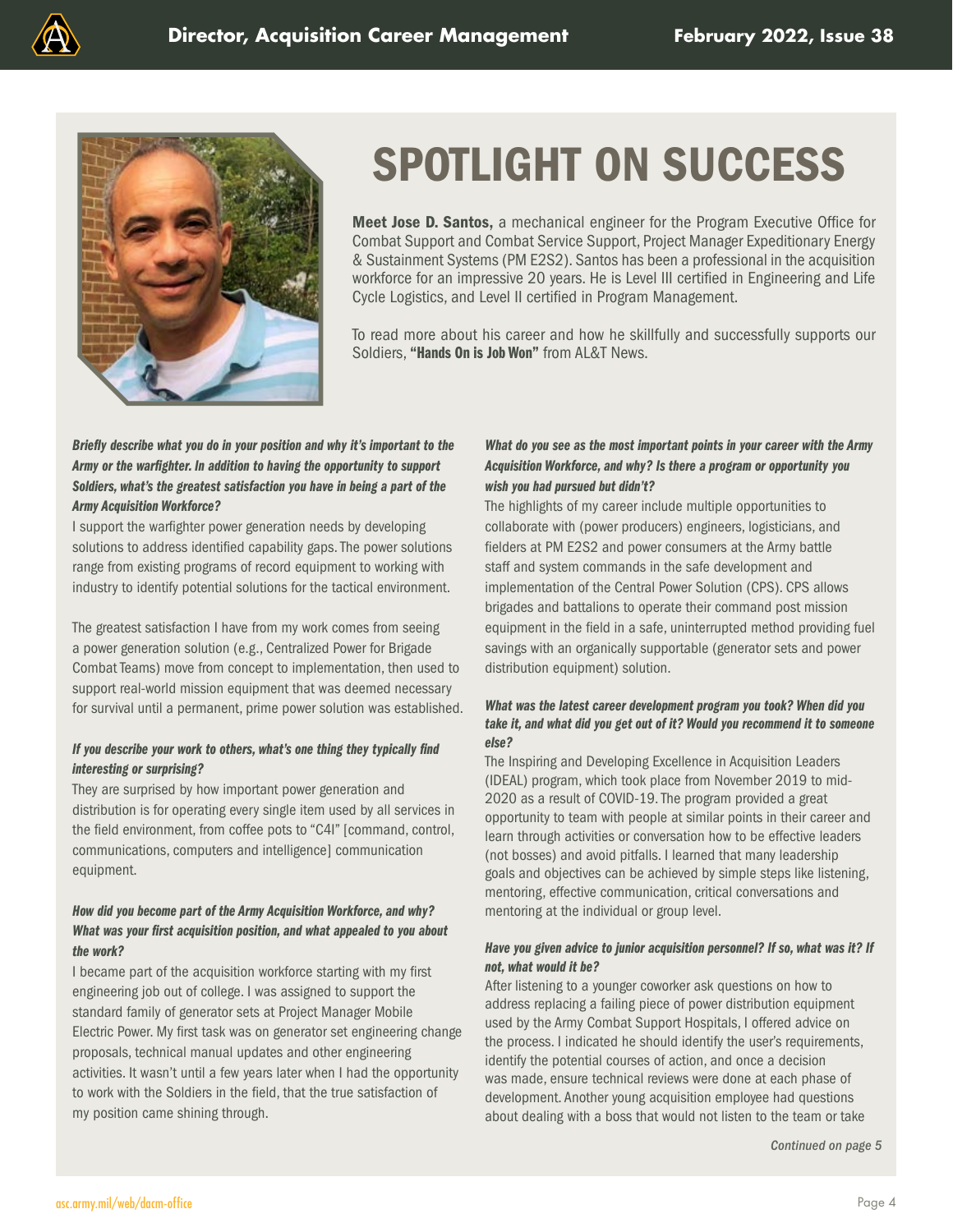

input prior to making decisions, resulting in demoralizing work environment. I listened to his situation and shared my experiences of what did and did not work for me in similar situations. Most important was listening to a coworker in a similar situation I had been in the past and providing understanding.

*For those who know you outside of work, what do they know you for? (e.g., inventor, pizza chef, scout master, builder of ultralight aircraft, etc.) What does this have in common with your work?* Volunteering, helping others and spending time with my son. This reflects my attitude at work, where my passion is to collaborate with others supporting the warfighter—from helping them set up power generation and distribution equipment in a field exercise, to collaborating with a Soldier or civilian to find the most efficient way to power a system, or briefing a project manager or leader on the status of a project to power mission-critical equipment.

*What's the most important lesson you've learned—on the job or off—over the course of your career? How do you apply it in your work?* Listen to the mechanic, quality assurance personnel, technician or programmer working on or repairing the end item. Sit down, have coffee with them and they will provide you with valuable information on how to operate and improve it.



## TRACKING TWI: MAJ. MINDY BROWN

*Training With Industry* (TWI) is a year-long work-experience program that gives top-performing officers an opportunity to work onsite with one of DOD's corporate participants, obtaining extended exposure to industry management techniques, best practices and technological innovations. TWI fellows then return to the Army and apply their new knowledge and insights. This direct contact with

DOD industry partners strengthens and streamlines the acquisition bond, and ultimately everyone wins, including the warfighter. Throughout 2022, the DACM Newsletter will be tracking some of the current TWI participants to learn about their experience.

For information on how you can apply to TWI, please visit the program page: https:/asc.army.mil/web/career-development/programs/aac-training-with-industry/.

In this issue, we profile *Maj. Mindy Brown*, a 51C acquisition officer and TWI fellow. Brown is currently on assignment at the Microsoft Corporation. She holds an MBA degree in systems acquisition management from the Naval Postgraduate School and is originally from Missouri. With 16 years of military service and eight years as an acquisition officer, she shared how her TWI experience is going so far.

#### *What is your current assignment?*

I am currently a TWI fellow with Microsoft Corporation in Reston, Virginia. Microsoft Corporation is based out of Redmond, Washington, and is a global technology company that develops, manufactures

and supports a variety of products for both personal and business computing operating systems, software, server and applications services; other hardware, gaming systems and cloud-based solutions and services round out their available



products that support their company mission "to empower every person and every organization on the planet to achieve more."

*Continued on page 6*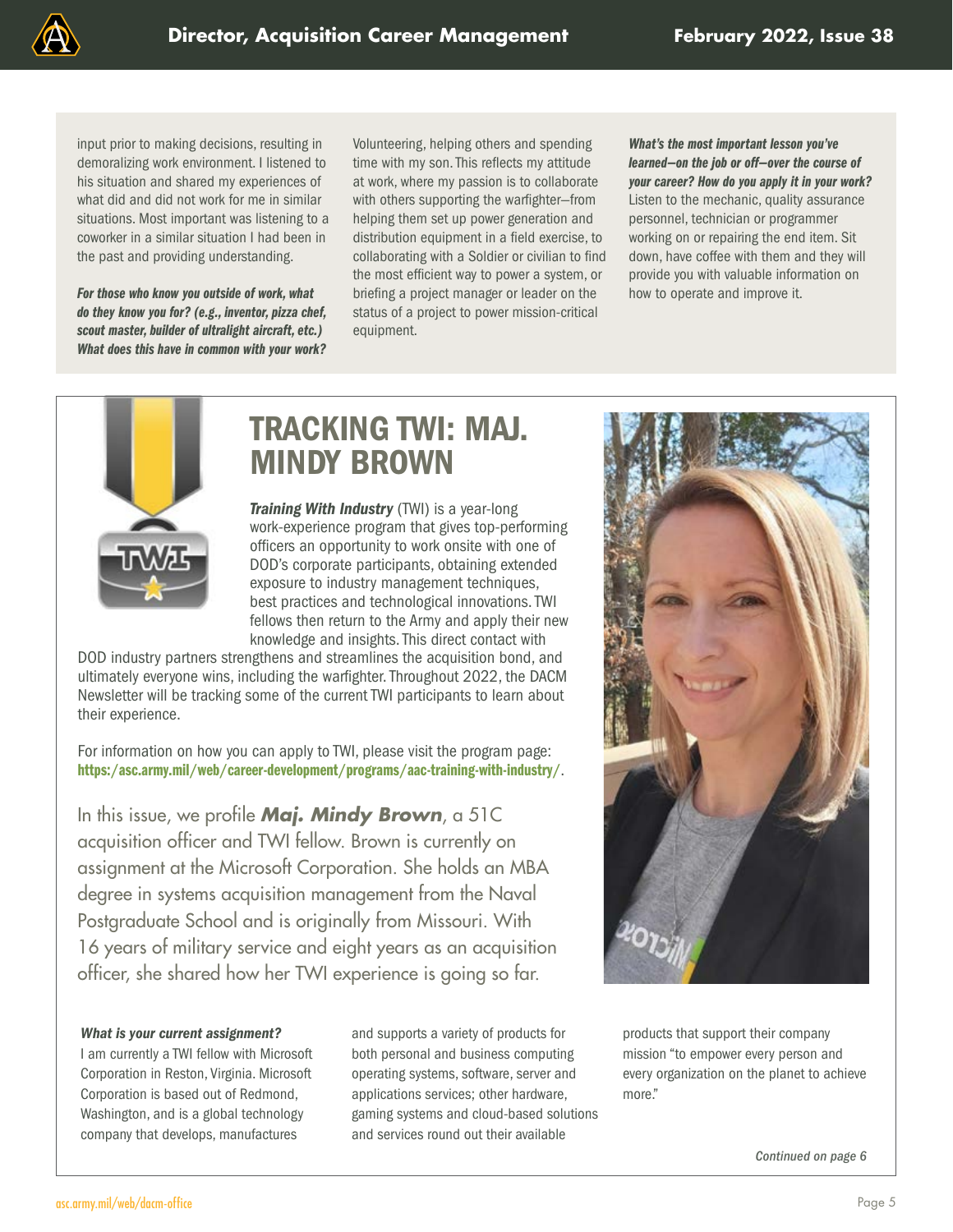

I really wanted to participate in the TWI program to gain important experience in areas such as corporate leadership, people and program management, marketing and planning, with the goal of utilizing that insight and experience to become a better leader and bringing the important lessons learned back to my organization and connecting it to my role as an acquisition professional and potential future product leader for the U.S. Army.

## *What were your expectations of TWI before you started, and have they been met so far?*

I expected to gain a tremendous amount of knowledge about corporate-level strategy development, talent management and business management processes by participating in and contributing to a broad range of projects within the company and then being able to take that newly acquired perspective of industry to foster more effective partnerships as a prospective product manager.

*What have you learned so far from your TWI experience?*

I have learned that people are a company's greatest asset and that when a company takes care of their people (creating a healthy work culture and environment, holding everyone accountable for their actions and awarding or compensating them for their achievements) both the employee and the company prosper. I am also learning how companies like Microsoft create and nurture partnerships with small and large companies alike and even find ways to partner with their big competitors to enable their overall mission.

Additionally, I am learning how large tech companies like Microsoft measure the success of their company and more importantly, their products; and how leadership in turn uses that data to help decide where to invest their precious resources (time, people and money). Along with their measurements of success, I am observing first-hand how a corporatelevel strategy is communicated to all of its employees and how it is then translated into customized strategies for the separate business groups, motivating and driving their employees to reach their individual and company goals.

## *How will you use these skills when you return to the Army?*

I will have a better understanding of the challenges that companies face when working with the Department of Defense, what drives their contract negotiating strategy and partnership efforts, and how they set their sales and marketing goals. This will help me relate to my peers within the industry sector and shape how I interact with them in my future assignments within Army acquisition.

#### *What would you say to someone who is considering applying to the TWI program?*

Training With Industry is an experience like no other, and I am extremely lucky and blessed to have this opportunity. I recommend the TWI program to every officer in every branch who has aspirations of competing for a battalion, brigade or product management command position. It will broaden your business and personnel management perspective, help prepare you for the strategic-level thinking and skills that will be required from you and are necessary for you to succeed at that next level, and will inform your future interactions with industry partners.

## Acquisition Education, Training and Career Development Opportunities

## NOW OPEN FOR APPLICATIONS— ARMY ACQUISITION TUITION ASSISTANCE PROGRAM



Working toward your degree? Consider taking advantage of this wonderful education opportunity. Applications are being accepted Jan. 3 through Feb. 26. The Army Tuition Assistance Program (ATAP) provides tuition assistance to eligible AAW civilians and military occupational specialty 51 contracting (51C) noncommissioned officers (NCOs). This opportunity is perfect for taking acquisition- or business-related courses in a declared major toward either a bachelor's or master's degree at an accredited college or university of your choice during off-duty time. It is highly recommended that you print out a copy of the ATAP announcement (refer to the PDF titled "ATAP Announcement") found on the ATAP web page, read it thoroughly, and have it available as you prepare your application.

For more details and how to apply, go to https://asc.army.mil/web/career-development/programs/acquisition-tuition-assistance-program/.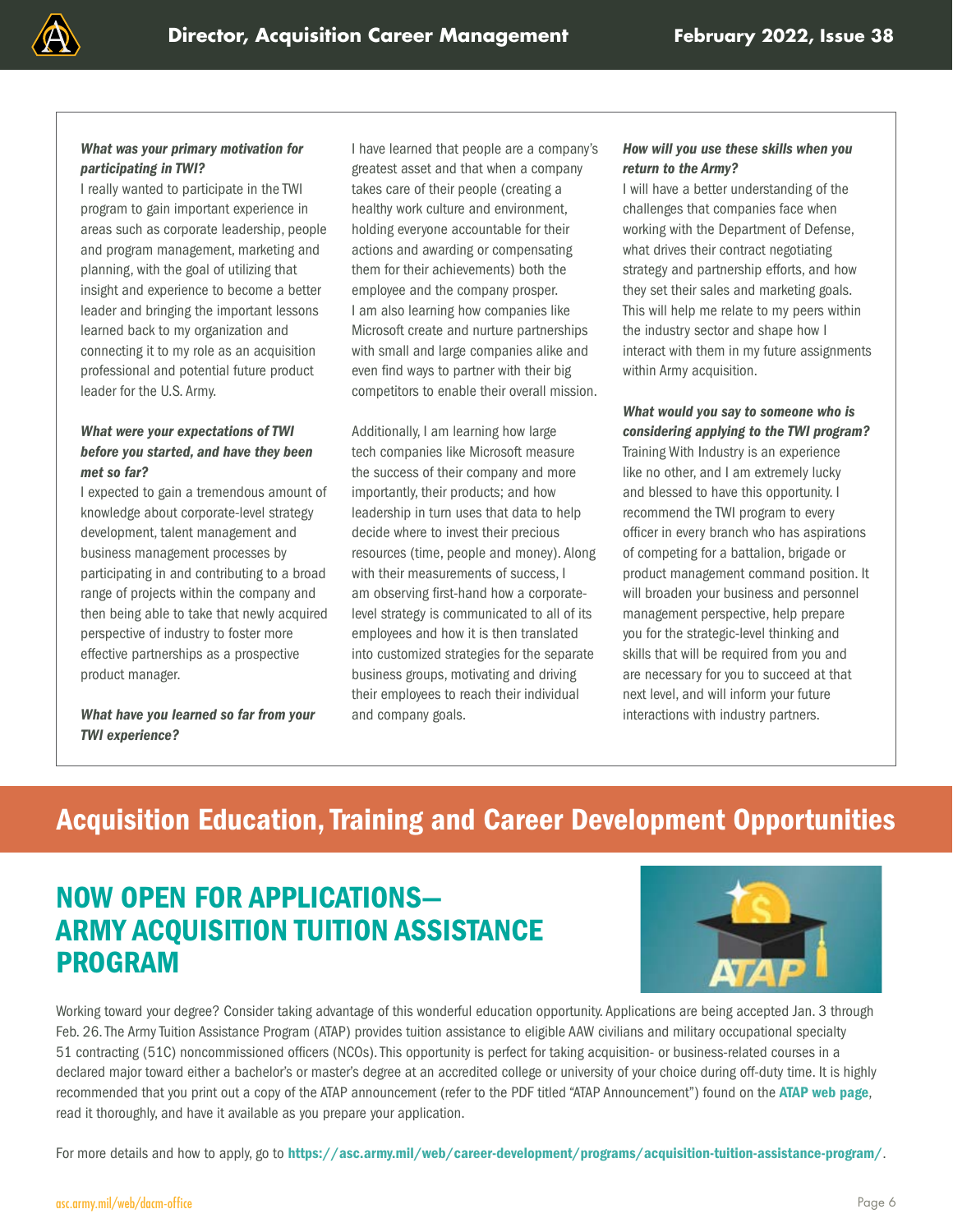## VIRTUAL ACQUISITION LEADERSHIP CHALLENGE PROGRAM (ALCP)

The DACM Office will be offering a deeply impactful leadership development seminar series called the Acquisition Leadership Challenge Program (ALCP) at four different levels, targeting workforce members in GS-7 through 11 positions, through those in GS-14 and 15, Senior Executive Service, and broadband equivalent. All seminars are not only held virtually, but are also a practical, teambuilding guide to assist overall leadership and diversity development in organizations. ALCP harnesses self-awareness as the tool for enhancing leadership, innovation and diversity development by demonstrating how individual preferences and behaviors affect the ways we interact with coworkers and are viewed by others. Program offerings help participants understand how accepting individual differences can produce a stronger group and a capable, collaborative and creative leadership corps. The third quarter application window opens on Feb. 1 and closes on Feb. 28. Eligible applicants are civilian and military Army Acquisition Workforce (AAW) professionals, including Science and Technology Reinvention Laboratories (STRLs) term employees.

For more information and how to apply, go to https://asc.army. mil/web/career-development/programs/acquisition-leadershipchallenge-program/.

The DACM Office offers four different levels of ALCP seminars, as follows:

#### Acquisition Leadership Challenge Program B (Beginnings)

Target Grades: Civilian AAW members GS-7 through 11 or broadband equivalent.

#### Acquisition Leadership Challenge Program I

Target Grades: Civilian AAW members GS-12 and 13 or broadband equivalent; military AAW captains and majors; staff sergeants and sergeants first class.

#### Acquisition Leadership Challenge Program II

Target Grades: Civilian AAW members GS-14 and 15 or broadband equivalent; military AAW lieutenant colonels and colonels; master sergeants and first sergeants.

#### Acquisition Leadership Challenge Program III

Target Grades: Civilian AAW members GS-14 and 15 or broadband equivalent and Senior Executive Service acquisition professionals; military AAW lieutenant colonels, colonels and general officers; master sergeants, first sergeants, sergeants major and command sergeants major.

## CONGRATULATIONS TO THE SENIOR ENTERPRISE TALENT MANAGEMENT / ENTERPRISE TALENT MANAGEMENT SELECTEES

# **SETM**

The Senior Enterprise Talent Management (SETM) and Enterprise Talent Management (ETM) programs are Army initiatives created to produce senior civilian leaders with an enterprise perspective. Selectees for these prestigious programs are high-performing senior civilian leaders with outstanding potential for assignment to positions of greater responsibility and impact across the Army. Congratulations to the 24 Army acquisition professionals who have been selected for the 2022 SETM and ETM programs!

## 2022 Defense Senior Leadership Development Program Cohort

- Susan Cranfill, Logistics Data Analysis Center
- Chad McLeod, U.S. Army Corps of Engineers (USACE)
- Jeffrey O'Sadnick, Army Sustainment Command (ASC)
- \*Timothy Tharp, Joint Program Executive Office for Chemical, Biological, Radiological and Nuclear Defense (JPEO-CBRND)

## Academic Year (AY) 2022-2023 Dwight D. Eisenhower School for National Security and Resource Strategy, Acquisition Course

- Tyler Bennett, Army Futures Command (AFC)
- \*Jennifer Dabisch, JPEO-CBRND
- \*Michelle Hodges, Office of the Assistant Secretary of the Army for Acquisition, Logistics and Technology
- \*Robert Schadey, Program Executive Office for Enterprise Information Systems (PEO EIS)
- \*Robert Zoppa, PEO EIS
- \*Martin Zybura, PEO EIS

#### AY 2022-2023 Army War College, Resident

- James Miller, Installation Management Command
- Kevona Rodriguez, Army Contracting Command
- Cheri Roseberry, AFC
- \*Reginald Shuford, PEO EIS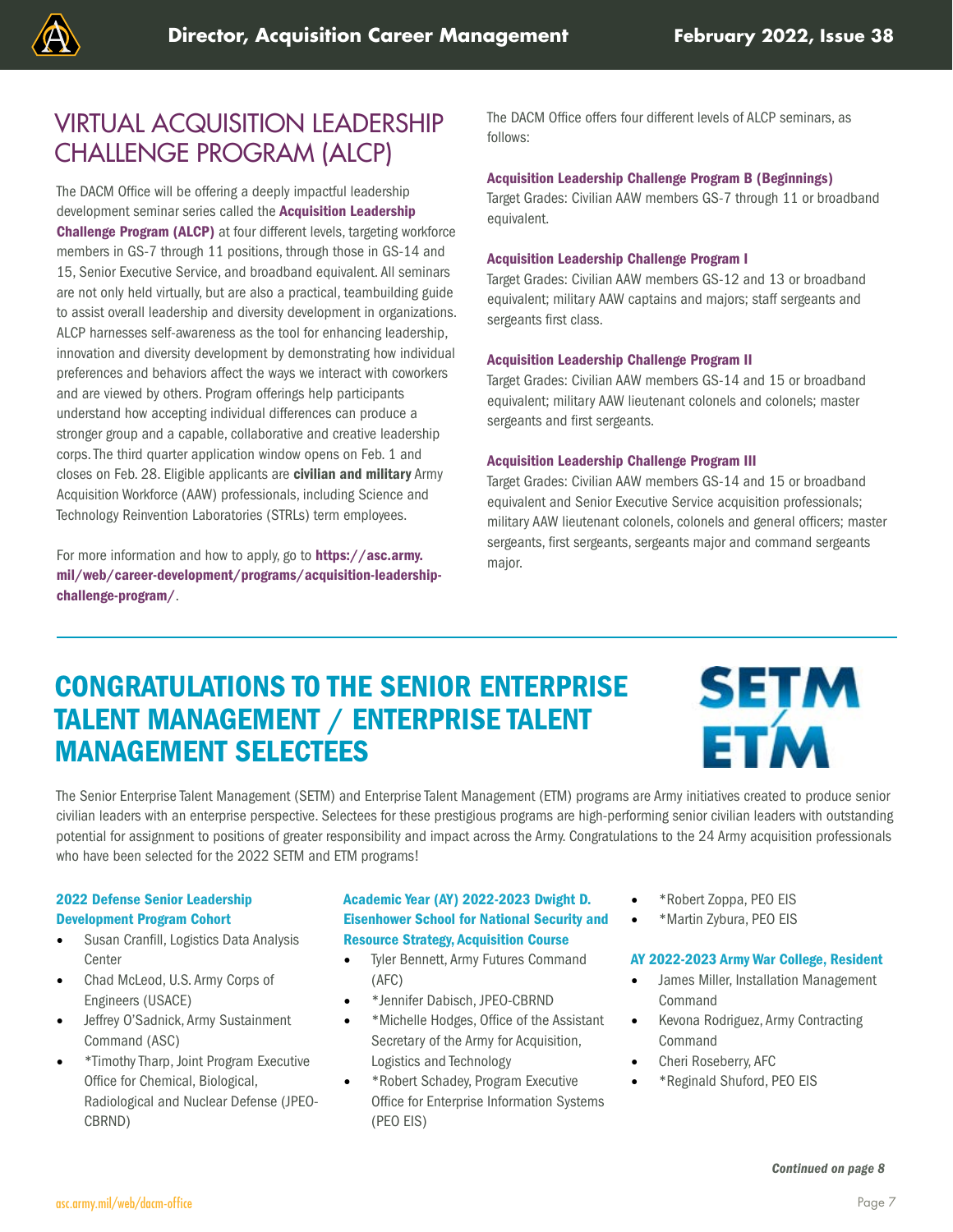

#### AY 2022-2024 Army War College, Distance Education

- Jody Fasko, ASC
- \*Christopher Green, PEO for Command, Control and Communications-Tactical
- \*Leslie Polsen, PEO for Ground Combat Systems
- Allen Wampler, Aviation and Missile Command

## Fiscal Year (FY) 2022 SETM – Temporary Duty Assignments

- \*Lareina Adams, PEO for Intelligence, Electronic Warfare and Sensors
- Edward Engbert, AFC

## AY 2022-2023 Command and General Staff Officer Course, Satellite

• Jonathan Byrd, USACE

## AY 2022-2023 Command and General Staff Officer Course, Resident

- Michael Hamfeldt, AFC
- Monika Wright, U.S. Army Cyber Command

#### FY 2022 Shadowing Leadership Experience

• Lakeisha Bogan, Army Materiel Command **Headquarters** 

The SETM and ETM programs prepare Army civilians to assume positions of greater responsibility and are designed to afford selected GS-12s through GS-15s (or equivalent) an exceptional professional development, senior-level educational or experiential learning opportunity. Administered by the Civilian Senior Leader Management Office, deputy undersecretary of the Army, SETM and ETM were developed to provide a variety of training and development opportunities to high-performing senior civilian leaders who are ready to accept those challenges. To learn more, go to https:// asc.army.mil/web/career-development/programs/setm-etm/.

\* The Acquisition Support Center is the SETM/ETM Command representative for the Direct Reporting Units (DRU) and DRU selectees are denoted accordingly.

## SETM GRADUATE PLACEMENT PROGRAM ANNOUNCEMENT

Intentional post utilization of our high-potential acquisition civilian professionals is imperative to ensure growth and development toward senior leadership. Post utilization assignments are currently being sought for academic year 2022 Senior Enterprise Talent Management (SETM) graduates (GS-14 and 15 or equivalent) who have elected to participate in the graduate placement program (GPP). GPP is a bid placement program, administered by the Civilian Senior Leader Management Office, Deputy Undersecretary of the Army, to assign selected SETM graduates into

strategic positions of greater responsibility. The GPP bid process is open now and closes February 11, 2022. If you have a potential Army civilian post utilization opportunity at the GS-14 and 15 or equivalent level, please contact your command's SETM human resource representative to discuss the GPP bid process.

The United States Army Acquisition Support Center point of contact is Maggie Sizer at maggie.c.sizer.civ@army.mil

## UPDATE ON THE FISCAL YEAR 2022 IDEAL PROGRAM

Congratulations to all who were selected for the Inspiring and Developing Excellence in Acquisition Leaders (IDEAL) program. IDEAL is a leader development program for new and emerging Army Acquisition Workforce (AAW) supervisors who are seeking to refine their leadership skills or develop them in preparation for a supervisory or leadership position.



For fiscal year 2022, there will be two IDEAL cohorts, both in Huntsville, Alabama. Cohort A will begin on Jan. 10 and Cohort B will begin on June 6. To learn more about IDEAL, please go to https://asc.army.mil/web/career-development/programs/inspiring-and-developingexcellence-in-acquisition-leaders-ideal/.

The IDEAL selectees for fiscal year 2022 are:

Dawn Albertini, Army Futures Command (AFC) Levi Alexis, U.S. Africa Command **Kevin Amaya, Army Test and Evaluation** Command (ATEC)

Antoinette Barnett, Joint Program Executive Office (JPEO) for Chemical, Biological, Radiological and Nuclear Defense

Amanda Bortak, JPEO for Armaments & Ammunition Erin Bradley, U.S. Army Corps of Engineers (USACE)

*Continued on page 9*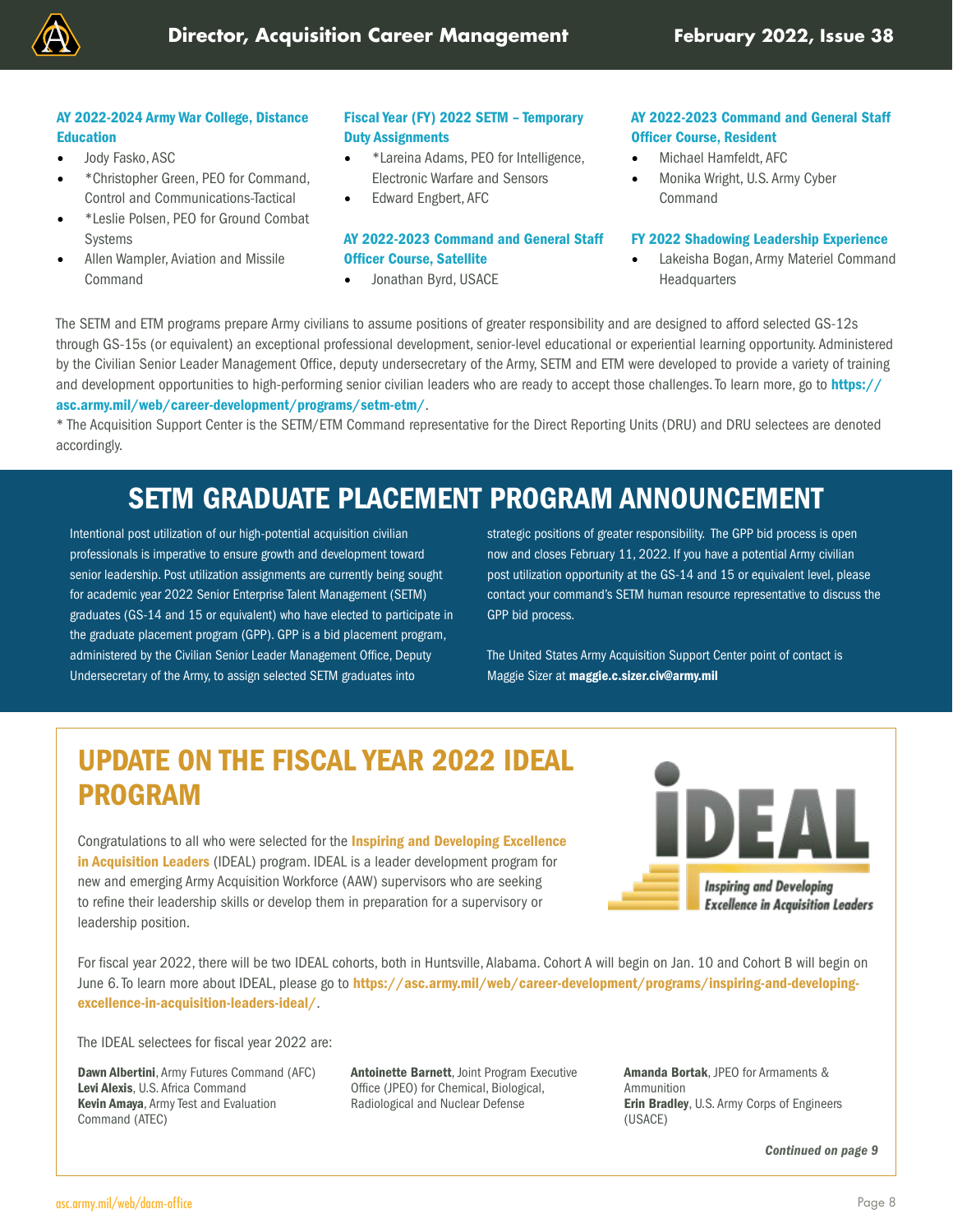

Kyle Brennan, AFC Nina Bushnell, Army Contracting Command (ACC) Forrest Bussler, AFC Dennis Chapman, AFC Rashawnda Coleman, Program Executive Office for Combat Support and Combat Service Support (PEO CS&CSS) Joseph Cooper, ACC Renada Cooper, U.S. Army Special Operations Command **Erika Curry, Army Aviation and Missile** Command Frances De Gori, ACC Carson Dereski, Communications-Electronics Command (CECOM) Timothy Faust, Program Executive Office for Enterprise Information Systems (PEO EIS) Alejandro Fernandez, ATEC David Gannon, ACC Stephen Haff, PEO Aviation Troy Heitzer, CECOM Jennider Hirn, CECOM Belen Hyman, USACE

Napoleon Jones, Tank-Automotive and Armaments Command (TACOM) **Steven Kashubara, Program Executive Office** Ground Combat Systems (PEO GCS) Joseph Kornhoff, Program Executive Office for Intelligence, Electronic Warfare and Sensors (PEO IEW&S) Bryce Kuykendall, U.S. Army Aviation and Missile Command (AMCOM) Kristen Lawrence, PEO EIS Liane Leong, ACC Jamaal Little, PEO IEW&S Cheryl Marhevko-Kozera, U.S. Army Materiel Command (AMC) TACOM Jennifer Mcclure, AMC ACC Tirso Mccoy, AMC ACC Christopher Mohr, Army Sustainment Command (ASC) Danny Nease, AFC Michael Nguyen, AFC Tiffani Osborne, AMCOM Brian Palmer, PEO EIS Shauna Parente, AFC James Pauley, TACOM

Rocio Rangel, ATEC Kimberly Ross, ACC Jeananne Russell, ACC Susan Ruzicka, ACC Michael Scholl, AFC Anthony Schrantz, PEO EIS William Schwartz, ACC Nicole Seaman, PEO CS&CSS Jacob Sisko, AFC John Smith, Joint Munitions Command (JMC) April Stevenson, AMCOM Marc Tardiff, AFC Armando Torres, Program Executive Office Simulation, Training and Instrumentation (PEO STRI) Lee Troope, ACC Amber Vanhoozer, ACC Raymond Vazquez, AFC Masao Williams, AMCOM Jesse Wolfgang, AFC Carla Wren, PEO EIS Audrey York-Nicola, ACC Stasya Zarling Bejma, AFC

## PROPONENCY CORNER FISCAL YEAR 2023 DEVELOPMENTAL OPPORTUNITY FOR 51C NON-COMMISSIONED SOLDIERS

Heads-up! Eligible non-commissioned officers (NCOs), staff sergeant through sergeant first class, will have an opportunity to apply and interview for a 36-month temporary duty assignment as a primary contract administrator at Defense Contract Management Agency (DCMA) in Sterling Heights, Michigan. This DCMA assignment is targeted to begin in the summer cycle of 2023. The 51C NCO will gain a multifunctional contract administration experience in contracting, property management and quality assurance on major weapon systems programs and force sustainment equipment contracts.

The selectee will regularly engage with multiple contractors and stakeholders in a joint environment, including all military services and Defense Logistics Agency.

Duties and responsibilities will encompass contract administration, contractor surveillance functions (including quality

assurance, product and service delivery requirements, and program support) and property management. The selectee will be expected to demonstrate capability and competency to a warrant board in order to serve as a warranted administrative contracting officer (ACO). The selectee should be comfortable with making recommendations to commanders and other stakeholder leaders. A strong history of leading teams and serving as the "face" to the customer is highly desired.

At the time of application, individuals must be certified in contracting, as outlined below.

Eligible candidates must have a minimum of six years of acquisition experience (51C coded) and no more than 18 years of total active service at report date in the summer cycle of 2023. Please send any questions regarding this opportunity to Sgt. 1st Class William A. Phipps at: william.a.phipps.mil@ army.mil.



## CERTIFICATION REQUIREMENTS:

Current DAWIA framework

– Level II certification in Contracting

Please note that as of \*Feb. 15, 2022, the new DAWIA certification requirements will be:

– DOD Contracting Professional

#### \*The DOD Back-to-Basics

initiative will be fully implemented on Feb. 15, 2022. For more information about upcoming changes to DAWIA certificacion as a result of this initiative, please go to https:// asc.army.mil/web/dacm-office/ back-to-basics/.